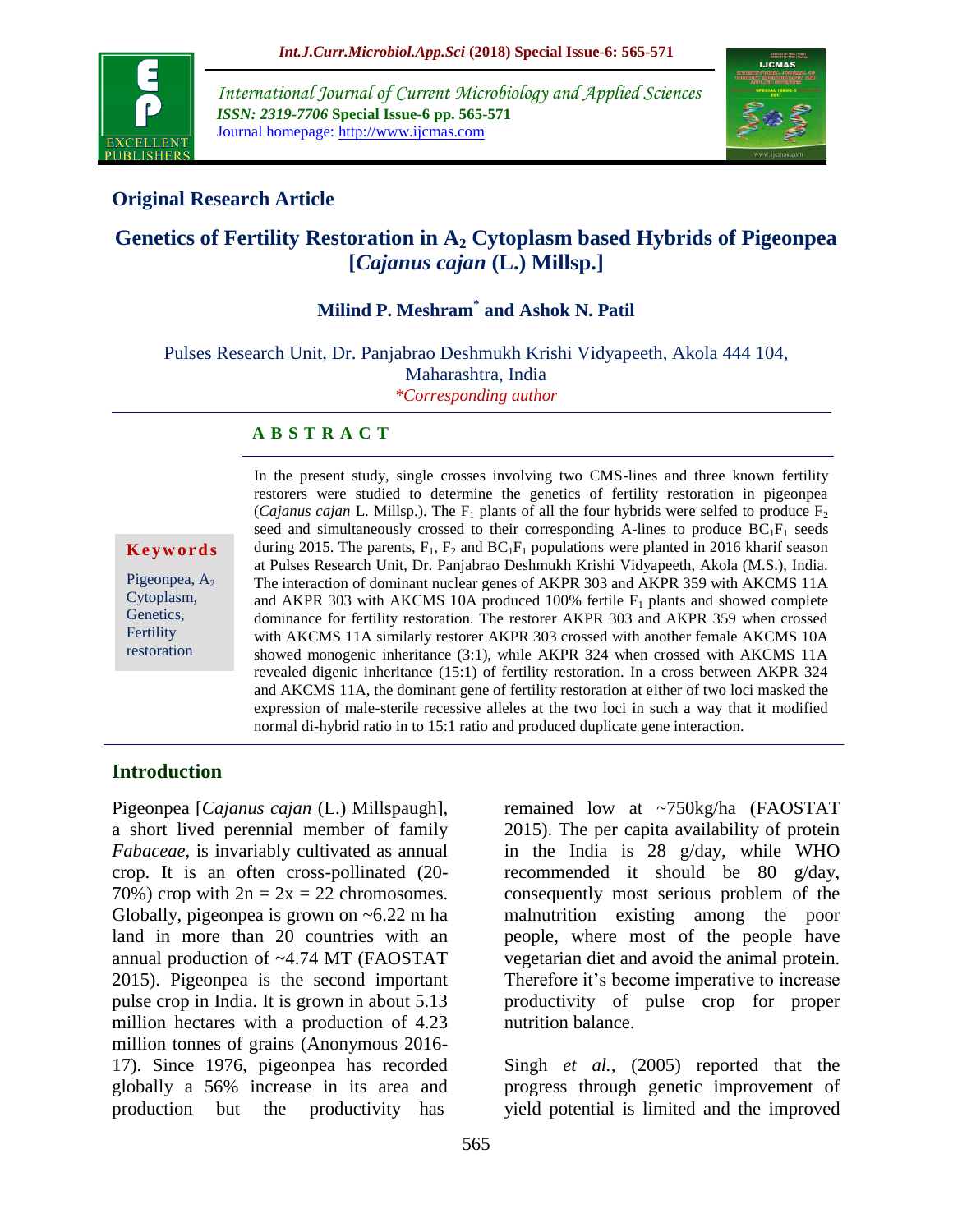cultivars developed through breeding has been inadequate in enhancing the productivity of the crop in the last five decades. Moreover, the genetic male sterility (GMS) based pigeonpea hybrids has not been commercialized because of high seed cost and difficulties in maintaining the genetic purity (Saxena *et al.,* 2006; Saxena and Nadarajan, 2010). Hence, the development of cytoplasmic nuclear male sterility (CMS) became imperative. Cytoplasmic nuclear male sterility (CMS) is a maternally inherited trait and do not follow Mendelian law of segregation; and this can originate from alternations in either nuclear or cytoplasmic genes. In this system the genetic determinants of male sterility generally inherit through the mitochondrial genome.

However, the nuclear genomes also play an important role in the expression of CMS phenotype (Newton, 1988). CMS has been reported in about 140 plant species belonging to 47 genera and 20 families (Kaul, 1988). In pigeonpea, seven CMS systems (A1, A2, A3, A4, A5, A6 and A7, A8) were developed by integrating the cytoplasm of wild species with the genome of cultivars through interspecific hybridization followed by selection and backcrossing (Saxena *et al.,* 2013).

Among these,  $A_2$  and  $A_4$  CMS system derived from a cross involving a wild relative of pigeonpea *C. scarabaeoides and C*. *cajanifolius* respectively and cultivated type (*C*. *cajan*) has shown great promise (Saxena *et al.,* 2005) because of its stable expression under various agro-climatic conditions, availability of reliable maintainers (B-lines), and stable fertility restoration. The presence of greater genetic diversity among fertility restorers enhances the probability of breeding widely adapted high yielding hybrids. The information

regarding the number of genes controlling fertility restoration (*Rf* or *Fr* genes) and their eventual mapping in the pigeonpea genome will facilitate the development of new hybrids. Consequently, this will provide guidance in the introgression of fertility restoring genes in new genetic backgrounds. Keeping this in view, the present study was undertaken to study the genetics of fertility restoration system in pigeonpea using  $F_1$ ,  $F_2$ , and  $BC_1F_1$  generations in four pigeonpea hybrid combinations carrying  $A_2$  cytoplasm.

# **Materials and Methods**

The genetics of fertility restoration was studied in four hybrids along with their  $F_2$ generation and their test crosses progenies. These hybrid combinations were selected on the basis of their genetic diversity of parental lines. During 2014-15 *kharif*  season, the crossing programme involved by crossing two male-sterile lines (AKCMS 10A and AKCMS 11A) with three (AKPR 324, AKPR 359 and AKPR 303) restorer lines was planned and obtained hybrid crosses AKCMS11A x AKPR 324, AKCMS 11A x AKPR 359, AKCMS 11A x AKPR 303 and AKCMS 10A x AKPR 303. Crossing of these four hybrids with their respective CMS-lines to develop  $BC_1F_1$ progenies was carried out during Kharif 2015-16 simultaneously, selfing of hybrid plants to produce  $F_2$  seeds.

## Evaluation of parents,  $F_1$ ,  $F_2$ , and test **crosses**

Materials involving the parents  $(P_1$  and  $P_2$ ),  $F_1$ s,  $F_2$ s, and test crosses (A-line x  $F_1$ ) listed above planted at Pulses Research Unit, Dr. PDKV, Akola during Kharif 2016-17. One row of parental lines, hybrids and test cross population and four rows of  $F_2$  were grown with four meter row length, spaced at 90 cm between rows and 30 cm between plants.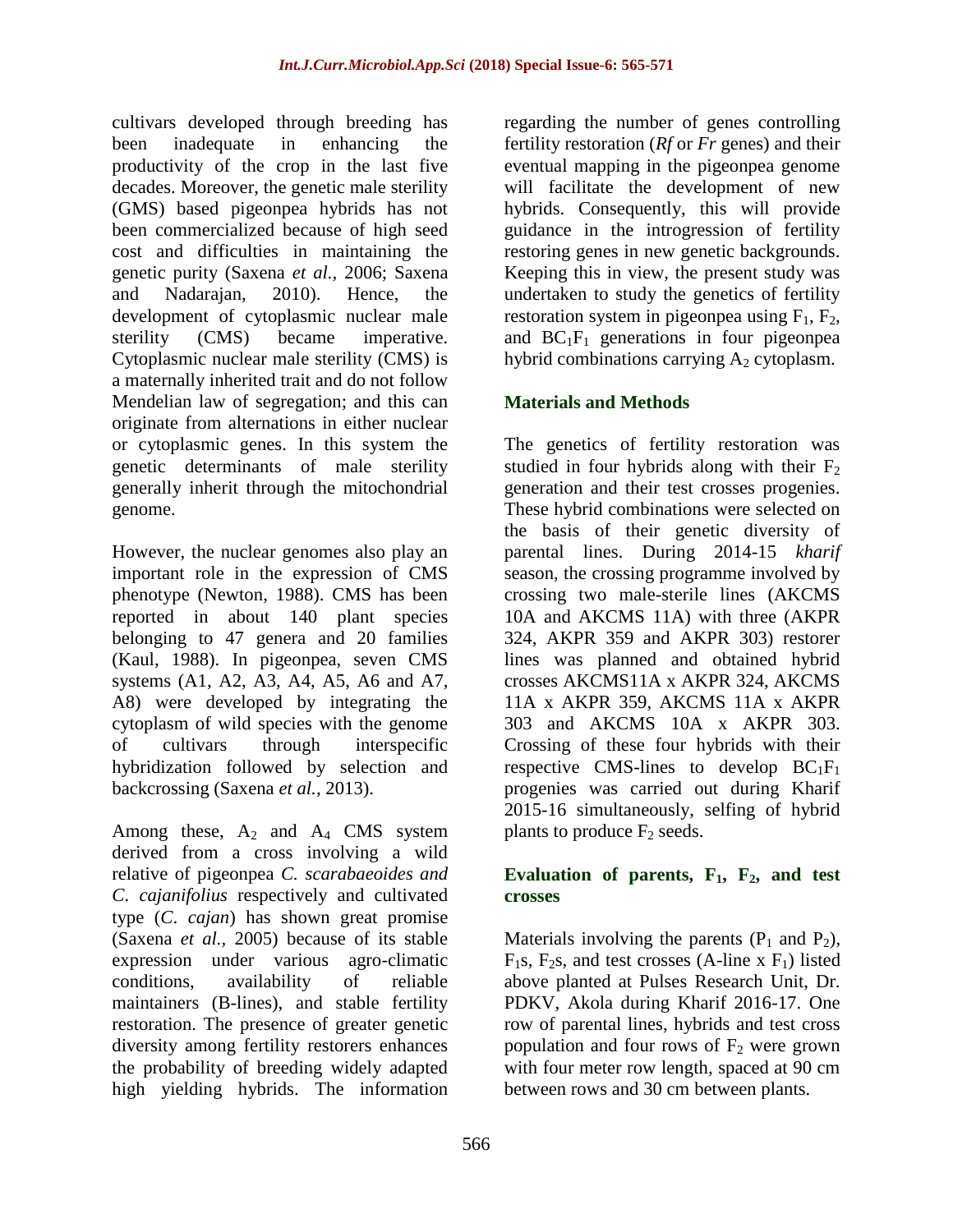#### **Recording observations on male-fertility and male-sterility**

Plant fertility/sterility observed in  $F_1$ ,  $F_2$ , and test cross populations. The hybrids were tested for their fertility status at the initial flowering stage of each plant for each hybrid, their  $F_2$  and back cross populations. The anthers of plants were critically visualized to identify sterility/ fertility of pollen grains on the basis of,

# **Anther colour**

The visual observations for anther colour were taken on fresh flower after opening from fully grown buds.

The anther colour was either yellow or translucent white. The white translucent anthers were completely sterile.

# **Anther dehiscence**

The observations on anther dehiscence were taken after opening the well-developed fresh buds. Based on release of pollen grains powder, the plant were classified as (a) good dehiscent having abundant pollen like cultivated variety as fertile or (b) poor dehiscent where the pollen powder was sparse or absence of pollen grain powder then it was classified as non- dehiscent type as sterile.

# **Statistical analysis**

The goodness of fit in  $F_2$  and test cross ratios was tested using a chi-square test (Panse and Sukhatme, 1985).

The confirmation of ratios obtained in  $F_2$ segregating populations was done by the ratios obtained in test crosses. While applying  $\chi^2$  test correction were made as suggested by Yates (1934).

## **Results and Discussion**

Cytoplasmic nuclear-male sterility (CGMS) is maternally inherited and is known to be associated with specific (mitochondrial) genes without otherwise affecting the plant (Budar and Pelletier, 2001). The fertility restorer (*Rf* or *Fr*) genes in the nucleus suppress the male-sterile phenotype and allows commercial exploitation of the CGMS system for the production of hybrid seeds. In addition the CGMS-*Rf* system provides an excellent model for the study of nuclear-mitochondrial interaction in multicellular organisms.

The gene action in  $F_1$  generation and the nature of segregation in  $F_2$  generation observed in this study are shown in the Table 1 to 4. A total of four  $F_1$  hybrids were advanced to  $F_2$  and backcross generations to study the segregation for fertility restoration. The  $F_1$  plants were selfed under insect proof net and also backcrossed to the male-sterile parent.  $(P_1$  and  $P_2)$ ,  $F_1s$ ,  $F_2s$ , and test crosses  $(A$ -line x  $F_1$ ) populations were grown in field during kharif 2016. Data on segregation for male-sterility and fertility were recorded in each plant of these populations. Chi-square  $(\gamma 2)$  tests were applied for testing goodness of fit for each phenotypic ratio. In hybrid AKCMS 11A x AKPR 303 all the eleven  $F_1$  plants were found male-fertile indicating the dominance of fertility restoring genes. As expected, the  $F_2$  and  $BC_1F_1$  population of this hybrid segregated for male-sterility and fertility. Out of 105  $F_2$  plants grown, 81 were fertile while 24 were male-sterile. This segregation fit well to the expected ratio of 3 fertile: 1 sterile ( $\chi$ 2 = 0.2677; P = 0.6932) ratio. In  $BC_1F_1$  generation out of 20 plants, 12 were male-fertile and 8 had male-sterile anthers, which showed a good fit for 1 fertile: 1 sterile ( $\chi$ 2 = 0.450, P = 0.502) ratio (Table 1).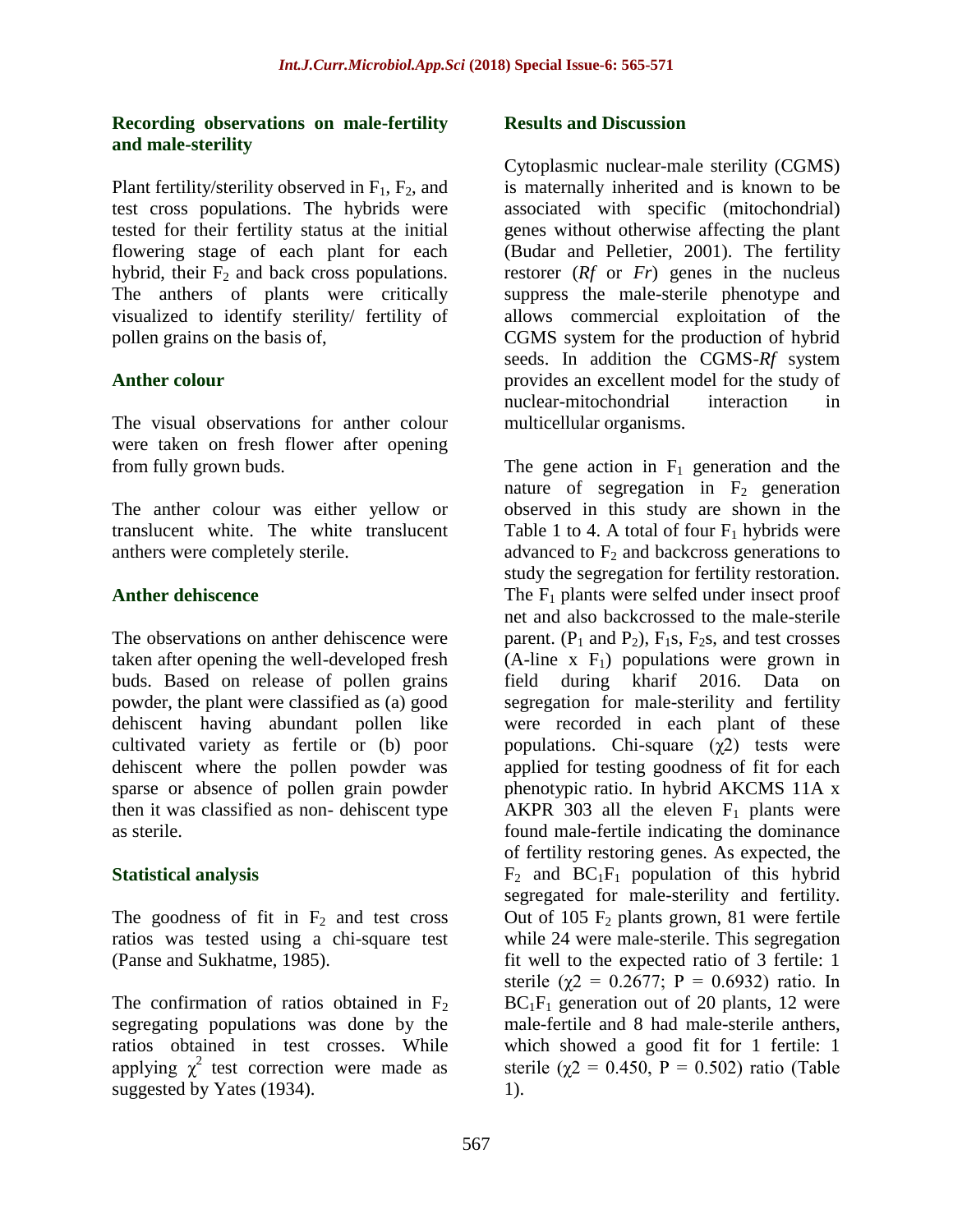In AKCMS 11A x AKPR 359 hybrid, all the 13  $F_1$  plants were male-fertile. Among 61  $F_2$ plants, 48 were male-fertile and 13 were male-sterile. This segregation fit well to the expected ratio of 3 fertile: 1 sterile ( $\gamma$ 2 = 0.267; P = 0.6048) ratio In  $BC_1F_1$  generation out of 20 plants, 12 were male-fertile and 08 had male-sterile anthers, which showed a good fit for a 1 fertile: 1 sterile ( $χ$ 2 = 0.450;  $P = 0.502$ ) ratio (Table 2). Similar trend was also observed in a cross AKCMS 10A x AKPR 303 where all the 17  $F_1$  plants found fertile. In  $F<sub>2</sub>$  147 plants segregate in 106 fertile and 41 male sterile. This segregation fit well to the expected ratio of 3 fertile: 1 sterile ( $\chi$ 2 = 0.5102; P = 0.4750) ratio. In test cross  $(BC_1F_1)$  generation out of 18 plants, 05 were male-fertile and 13 had male-sterile anthers, which showed a good fit for a 1 fertile: 1 sterile ( $χ$ 2 = 2.7222; P = 0.0989) ratio (Table 3). All these crosses suggested that the fertility restoration was controlled by a single dominant gene.

In another hybrid AKCMS 11A x AKPR 324, all the  $08 \text{ F}_1$  plants were also malefertile but the observations in the  $F<sub>2</sub>$ generation revealed that out of 236 total plants, 225 were male fertile and 11 were male-sterile. This segregation fit well to a dihybrid ratio of 15 fertile: 1 sterile ( $χ$ 2 = 0.7638,  $P = 0.3821$ ) while, segregation in  $BC_1F_1$  generation revealed that 11 plants were male-fertile and 07 were male-sterile, which showed a good fit for a 3 fertile: 1 sterile ( $\gamma$ 2 = 1.1851, P = 0.2763) ratio (Table 4). It suggested that a digenic inheritance with duplicate gene action for fertility restoration.

Such phenomenon was also reported in pigeonpea by Dalvi *et al.,* (2008) in CMS line ICPA 2039 and its five fertility restorers and found that all the  $F_1$  plants in 5 crosses were fully fertile indicating the dominance of fertility restoring genes. Among the 5

crosses studied, 3 (ICPA 2039 x ICPL 12320, ICPA 2039 x ICPL 11376, and ICPA 2039 x HPL 24-63) segregated in a ratio of 3 fertile: 1 sterile in  $F_2$  generation and 1 fertile: 1 sterile in  $BC_1F_1$  generation indicating the monogenic dominant nature of a single fertility restoring gene. The crosses ICPA 2039 x ICP 10650 segregated two dominant duplicated gene action with a ratio of 15 fertile: 1 fertile in  $F_2$  and 3 fertile: 1 sterile in  $BC_1F_1$ , respectively. The rest cross ICPA 2039 x ICP 13991 had two complementary gene action of 9 fertile: 7 sterile in  $F_2$  and 1 fertile: 3 sterile in  $BC_1F_1$ , respectively. Saxena *et al.,* (2010) also reported dominance of fertility restoring genes in hybrid ICPA 2067 x ICP 12320 and segregation of F2 fit well to a ratio of 13 fertile: 3 sterile (P = 0.01) while  $BC_1F_1$ generation showed a good fit for a 3 fertile:1 sterile ( $P = 0.01$ ) ratio.

These results suggested the presence of 2 dominant genes, with one basic and one inhibitory gene action for the determination of fertility restoration in ICPA 2067. Saxena *et al.,* (2011) reported the fertility restoration of extra-early-maturing hybrid (ICPA 2089 x PHR 31) was governed by mono gene with the segregation ratio of 3 fertile: 1 sterile in F2 and 1 fertile: 1 sterile in  $BC_1F_1$  while early-maturing hybrids ICPA 2039 x ICPR 2438 and ICPA 2039 x ICPR 2447 were governed by digenic duplicate dominant ratio of 15 fertile: 1 sterile in F2 and 3 fertile: 1 sterile in  $BC_1F_1$ . Similarly, latematuring hybrid ICPA 2043 x ICPR 2671 and ICPA 2043 x ICPR 3497 were also governed by two duplicate dominant genes. It was also observed that hybrids with two dominant genes produced a greater pollen load and expressed greater stability as compared with those carrying a single dominant gene. Sawargaonkar *et al.,* (2012) studied the four crosses and reported the similar results such as monogenic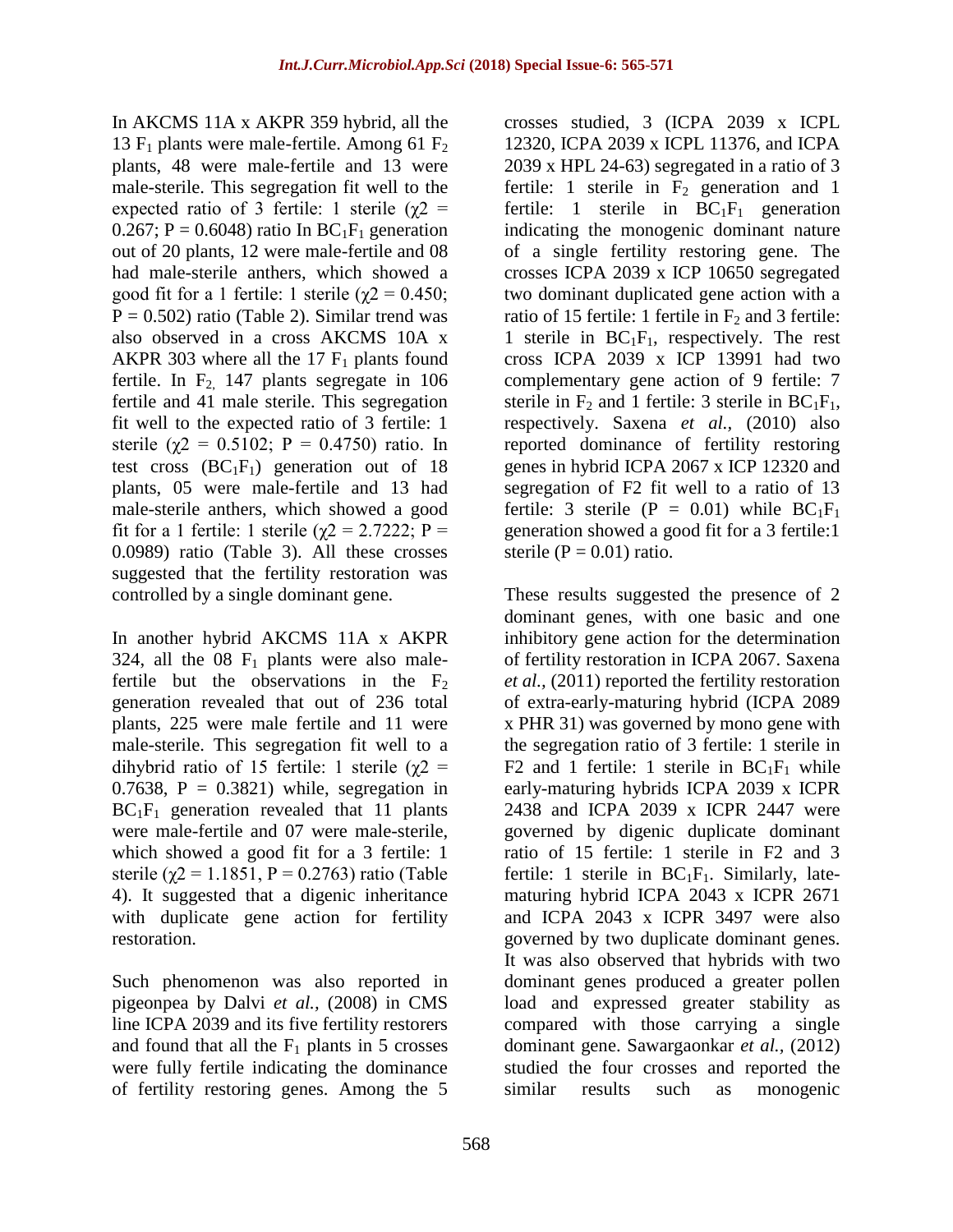inheritance (3:1) in two crosses while digenic inheritance (15:1) of fertility restoration in other two pigeonpea crosses while Sheikh *et. al.* (2016) observed the segregation of F2 for fertility restoration of A2 cytoplasm indicated 3F:1S segregation

indicating dominant monogenic control. Saroj *et al.*, (2017) reported that out of two major genes governing the fertility restoration, one gene segregated in the ratio of 9:3:4 whereas the second gene in 12:3:1 due to the allelic differences.

## **Table.1** Inheritance of fertility restoration in a cross AKCMS 11A x AKPR 303

| 1.1 A Parents and $F_1$                |                        |                 |                    |                        |         |         |                                    |  |
|----------------------------------------|------------------------|-----------------|--------------------|------------------------|---------|---------|------------------------------------|--|
| <b>AKCMS 11A</b>                       |                        | <b>AKPR 303</b> |                    | F                      |         |         |                                    |  |
| Sterile                                |                        | Fertile         |                    | Fertile                |         |         |                                    |  |
| 1.1 B Population of $F_2$              |                        |                 |                    |                        |         |         |                                    |  |
| Class                                  | <b>Observed</b><br>(0) |                 | Expected<br>E(3:1) | Deviation<br>$(O - E)$ | $X^2$   |         | P value for 1<br>degree of freedom |  |
| Fertile                                | 81                     |                 | 78.50              | 2.25                   | 0.06694 |         |                                    |  |
| Sterile                                | 24                     |                 | 26.25              | $-2.25$                |         | 0.20082 | 0.693287                           |  |
| Total                                  | 105                    |                 | 105                |                        | 0.26776 |         |                                    |  |
| 1.1 C Population of test cross (BC1F1) |                        |                 |                    |                        |         |         |                                    |  |
| Class                                  | Observed<br>(0)        |                 | Expected<br>E(1:1) | Deviation<br>$(O - E)$ |         | $X^2$   | P value for 1<br>degree of freedom |  |
| Fertile                                | 12                     |                 | 10                 | 2                      | 0.225   |         |                                    |  |
| Sterile                                | 08                     |                 | 10                 | $-2$                   | 0.225   |         | 0.502335                           |  |
| Total                                  | 20                     |                 | 20                 |                        | 0.450   |         |                                    |  |

## **Table.2** Inheritance of fertility restoration in a cross AKCMS 11A x AKPR 324

| 1.2.A Parents and $F_1$                |                 |                 |                     |                        |                     |          |                                    |  |
|----------------------------------------|-----------------|-----------------|---------------------|------------------------|---------------------|----------|------------------------------------|--|
| <b>AKCMS 11A</b>                       |                 | <b>AKPR 324</b> |                     | F                      |                     |          |                                    |  |
| Sterile                                |                 | Fertile         |                     | Fertile                |                     |          |                                    |  |
| 1.2 B Population of $F_2$              |                 |                 |                     |                        |                     |          |                                    |  |
| Class                                  | Observed<br>(O) |                 | Expected<br>E(15:1) | Deviation<br>$(O - E)$ |                     | $X^2$    | P value for 1<br>degree of freedom |  |
| Fertile                                | 225             |                 | 221.5               | 3.75                   | 0.04774<br>0.716102 |          | 0.382129                           |  |
| Sterile                                | 11              |                 | 14.75               | $-3.75$                |                     |          |                                    |  |
| Total                                  | 236             |                 | 236                 |                        | 0.763842            |          |                                    |  |
| 1.2 C Population of test cross (BC1F1) |                 |                 |                     |                        |                     |          |                                    |  |
| Class                                  | Observed<br>(0) |                 | Expected<br>E(3:1)  | Deviation<br>$(O - E)$ |                     | $X^2$    | P value for 1<br>degree of freedom |  |
| Fertile                                | 11              |                 | 13.5                | 2.5                    |                     | 0.296296 |                                    |  |
| Sterile                                | 07              |                 | 4.5                 | $-2.5$                 |                     | 0.888889 | 0.276304                           |  |
| Total                                  | 18              |                 | 18                  |                        |                     | 1.185185 |                                    |  |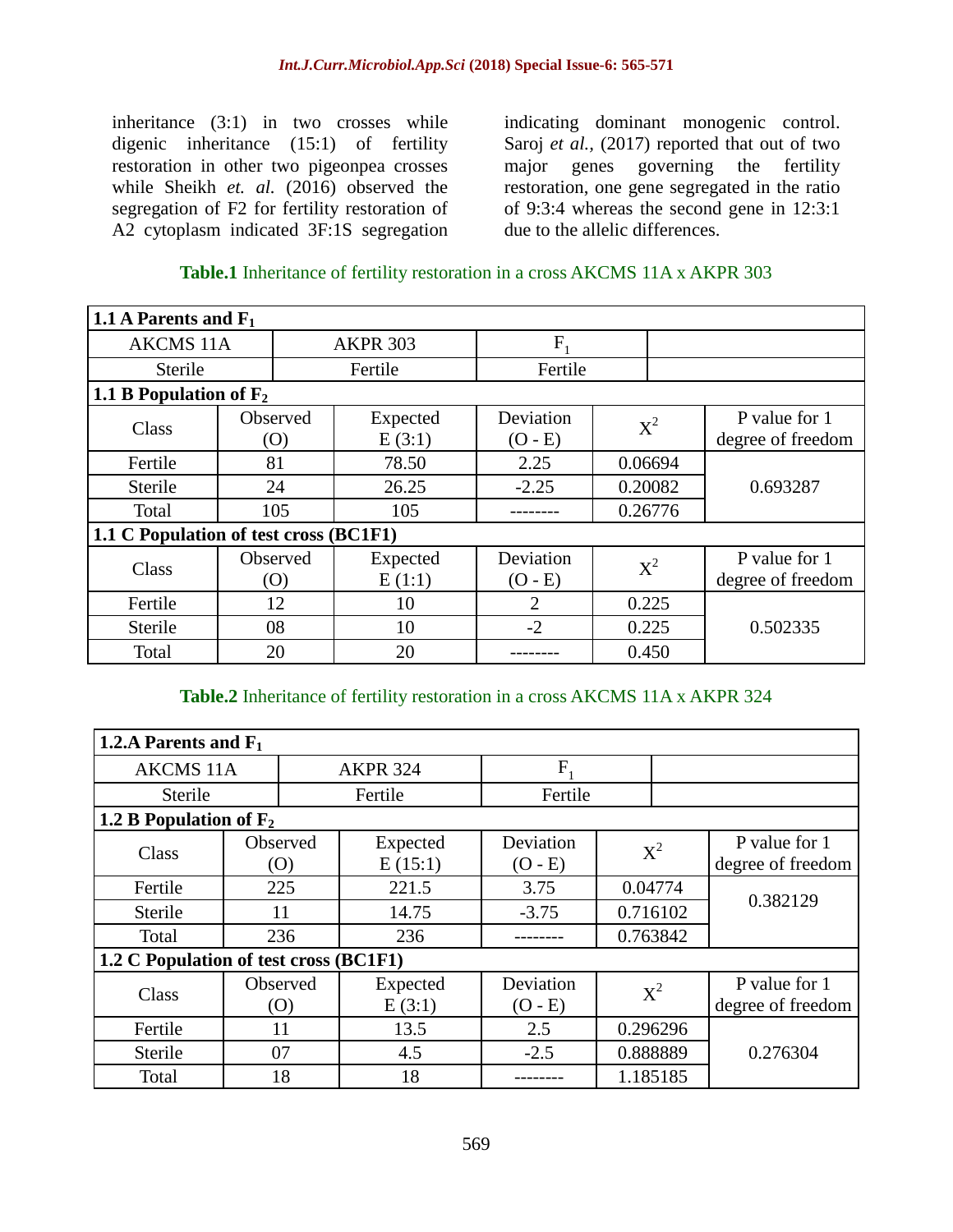| 1.3.A Parents and $F_1$                |                        |                    |                        |         |                                    |  |  |
|----------------------------------------|------------------------|--------------------|------------------------|---------|------------------------------------|--|--|
| <b>AKCMS 11A</b>                       |                        | <b>AKPR 359</b>    | F,                     |         |                                    |  |  |
| <b>Sterile</b>                         |                        | Fertile            | Fertile                |         |                                    |  |  |
| 1.3.B Population of $F_2$              |                        |                    |                        |         |                                    |  |  |
| Class                                  | Observed<br>(O)        | Expected<br>E(3:1) | Deviation<br>$(O - E)$ | $X^2$   | P value for 1<br>degree of freedom |  |  |
| Fertile                                | 48                     | 45.75              | 2.25                   | 0.06694 |                                    |  |  |
| Sterile                                | 13                     | 15.25              | $-2.25$                | 0.20082 | 0.604845                           |  |  |
| Total                                  | 61                     | 61                 |                        | 0.26776 |                                    |  |  |
| 1.3.C Population of test cross (BC1F1) |                        |                    |                        |         |                                    |  |  |
| Class                                  | Observed<br>$\left($ O | Expected<br>E(1:1) | Deviation<br>$(O - E)$ | $X^2$   | P value for 1<br>degree of freedom |  |  |
| Fertile                                | 12                     | 10                 | $\overline{2}$         | 0.225   |                                    |  |  |
| <b>Sterile</b>                         | 08                     | 10                 | $-2$                   | 0.225   | 0.502335                           |  |  |
| Total                                  | 20                     | 20                 |                        | 0.450   |                                    |  |  |

**Table.3** Inheritance of fertility restoration in a cross AKCMS 11A x AKPR 359

#### **Table.4** Inheritance of fertility restoration in a cross AKCMS 10A x AKPR 303

| 1.4.A Parents and $F_1$                |                 |                    |                        |          |                                    |  |  |  |
|----------------------------------------|-----------------|--------------------|------------------------|----------|------------------------------------|--|--|--|
| <b>AKCMS 10A</b>                       |                 | <b>AKPR 303</b>    | F                      |          |                                    |  |  |  |
| Sterile                                |                 | Fertile            | Fertile                |          |                                    |  |  |  |
| 1.4 B Population of $F_2$              |                 |                    |                        |          |                                    |  |  |  |
| Class                                  | Observed<br>(0) | Expected<br>E(3:1) | Deviation<br>$(O - E)$ | $X^2$    | P value for 1<br>degree of freedom |  |  |  |
| Fertile                                | 106             | 110.25             | $-4.25$                | 0.127551 | 0.475052                           |  |  |  |
| Sterile                                | 41              | 36.75              | 4.25                   | 0.382653 |                                    |  |  |  |
| Total                                  | 147             | 147                |                        | 0.510204 |                                    |  |  |  |
| 1.4 C Population of test cross (BC1F1) |                 |                    |                        |          |                                    |  |  |  |
| Class                                  | Observed<br>(O) | Expected<br>E(1:1) | Deviation<br>$(O - E)$ | $X^2$    | P value for 1<br>degree of freedom |  |  |  |
| Fertile                                | 05              | 9                  | 4.00                   | 1.361111 |                                    |  |  |  |
| Sterile                                | 13              | 9                  | $-4.00$                | 1.361111 | 0.09896                            |  |  |  |
| Total                                  | 18              | 18                 |                        | 2.72222  |                                    |  |  |  |

## **References**

- Anonymous. 2016. Project Coordinators Report on AICRP on Pigeonpea, IIPR, Kanpur.
- Budar, F. and G. Pelletier. 2001. Male sterility in plants; occurrence,

determinism, significance and use. *Life Sci*. 324, 543-550

Dalvi, V.A., Saxena, K.B. and Madrap, I.A. 2008b. Fertility restoration in cytoplasmic-nuclear male-sterile lines derived from three wild relatives of pigeonpea. *Journal of Heredity* 99: